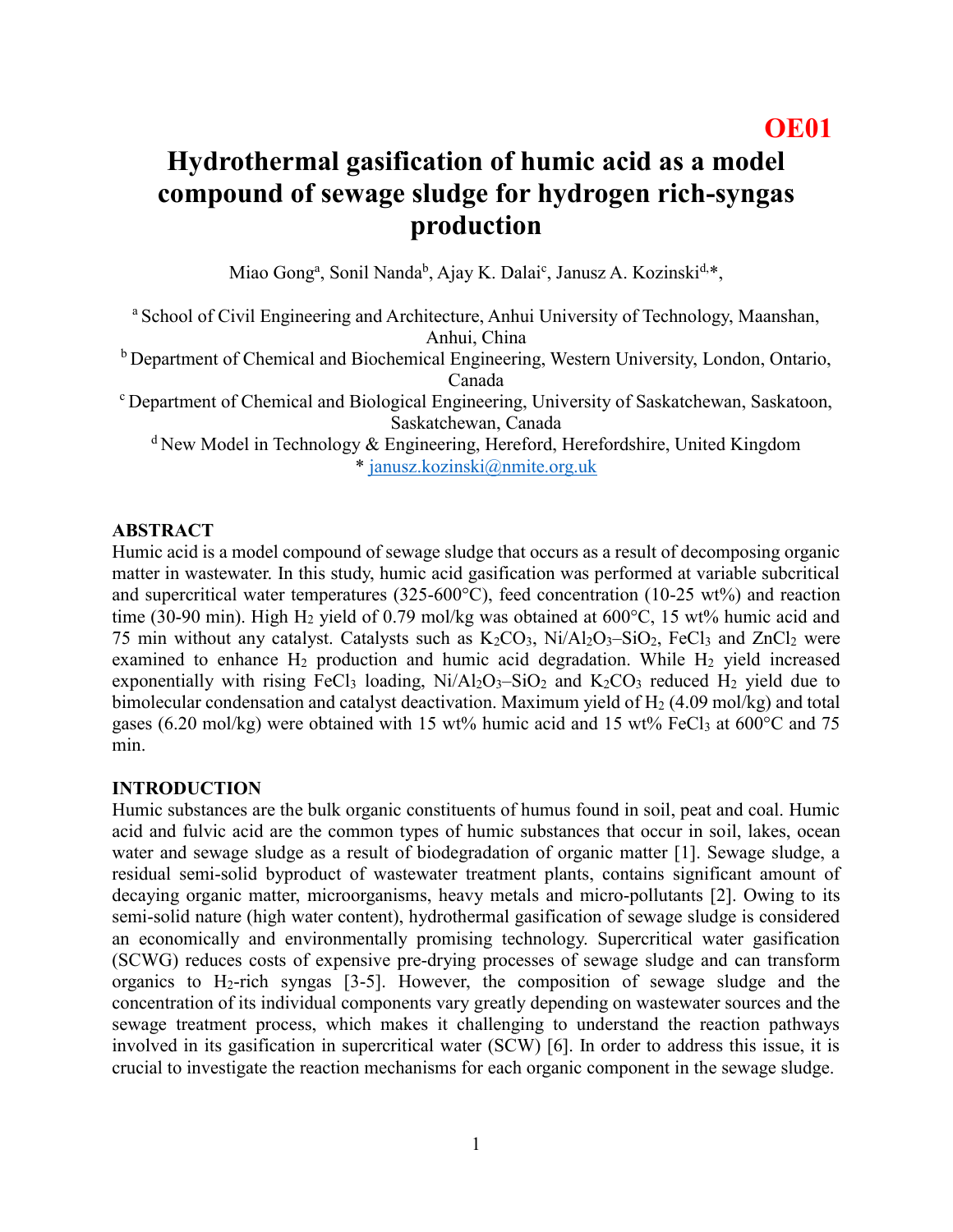The humic substances are the main refractory organics occurring in sewage sludge that include humic acids and fulvic acids [7]. Humic acid comprises over 80% of humic substance in sewage sludge. Its structure is more aromatic and less aliphatic compared to fulvic acid [8]. The structure of humic acid extracted from sewage sludge contains a lot of aromatics, heterocyclics and alicyclics [9], which are difficult to be gasified in SCW [10]. High concentrations of humic acid and fulvic acid could also lead to impediments in gasification leading to reactor plugging, corrosion and tar formation, although there is little literature to determine the facts. Therefore, this study on hydrothermal gasification of humic acid could establish selected necessary grounds for better understanding of thermochemistry of sewage sludge gasification.

Azadi et al. [11] used humic acid as a model compound of humic substances in activated sludge and investigated its catalytic SCW reforming at 380°C for 15 min using Raney nickel catalyst. Their investigations were concerned on the interactions between humic acid and other model compounds. They suggested that humic acid was difficult to gasify due to its recalcitrant condensed structures. Low carbon conversion and low gas yields were also reported due to the condensed structures of humic acid [11]. The lignin-derivatives such as those of cinnamyl, guaiacyl and syringyl compounds constitute the basic structure of humic acid [9]. The aromatic, condensed and polymeric nature of these organic compounds render recalcitrance to humic acid. Due to its stable carbon content (resistant to microbial and thermal degradation), humic acid is used as a supplement in agriculture to enhance soil quality and surfactant to heavy metal remediation [12].

Gong et al. [13] studied supercritical water oxidation (SCWO) of fulvic acid and the influence of reaction parameters and oxidation ratio on its degradation. Fulvic acid was easily degraded in SCWO process with the total organic carbon removal efficiency approaching 98% at 600°C and 420 s. Moreover, the oxidation coefficient had a positive effect on the degradation of fulvic acid. Similarly, Kim et al. [14] treated actual leachate containing humic acid and ammonia compounds by SCWO process, and found out that the optimal destructive condition of humic acid in the presence of air was 3 min at 380°C. Fekete et al. [8] carried out a simulation experiment of humic acid and fulvic acid in hot thermal water, and proved that the reaction temperature played an important role in their degradation.

Due to the increased interest in the valorization of sewage sludge and lack of systematic findings on its conversion to clean energy, our study was intended towards the sub- and super-critical water gasification of humic acid as its chief refractory model compound. The effects of reaction temperature, feed concentration, reaction time on the gas yields and composition were investigated to determine the optimal reaction condition for  $H_2$  production. Moreover, alkali (K<sub>2</sub>CO<sub>3</sub>), metal  $(Ni/Al_2O_3-SiO_2)$  and chloride (FeCl<sub>3</sub> and ZnCl<sub>2</sub>) catalysts, were employed to understand their impacts on humic acid gasification.

# **MATERIALS AND METHODS**

Humic acid was used as a model compound of humic substances present in sewage sludge for hydrothermal gasification. Homogeneous catalysts such as  $K_2CO_3$ , ZnCl<sub>2</sub> and FeCl<sub>3</sub> as well as heterogeneous commercial catalyst e.g. reduced  $Ni/Al<sub>2</sub>O<sub>3</sub>–SiO<sub>2</sub> (~65 wt%)$  nickel) were used to examine their impacts on total gas yields and product gas composition. Humic acid contained 25.6 wt% ash and 74.4% volatile matter. The carbon, hydrogen, nitrogen and oxygen concentrations in humic acid were 45 wt%, 2.2 wt%, 1.9 wt% and 25.2 wt%. The heating value of humic acid was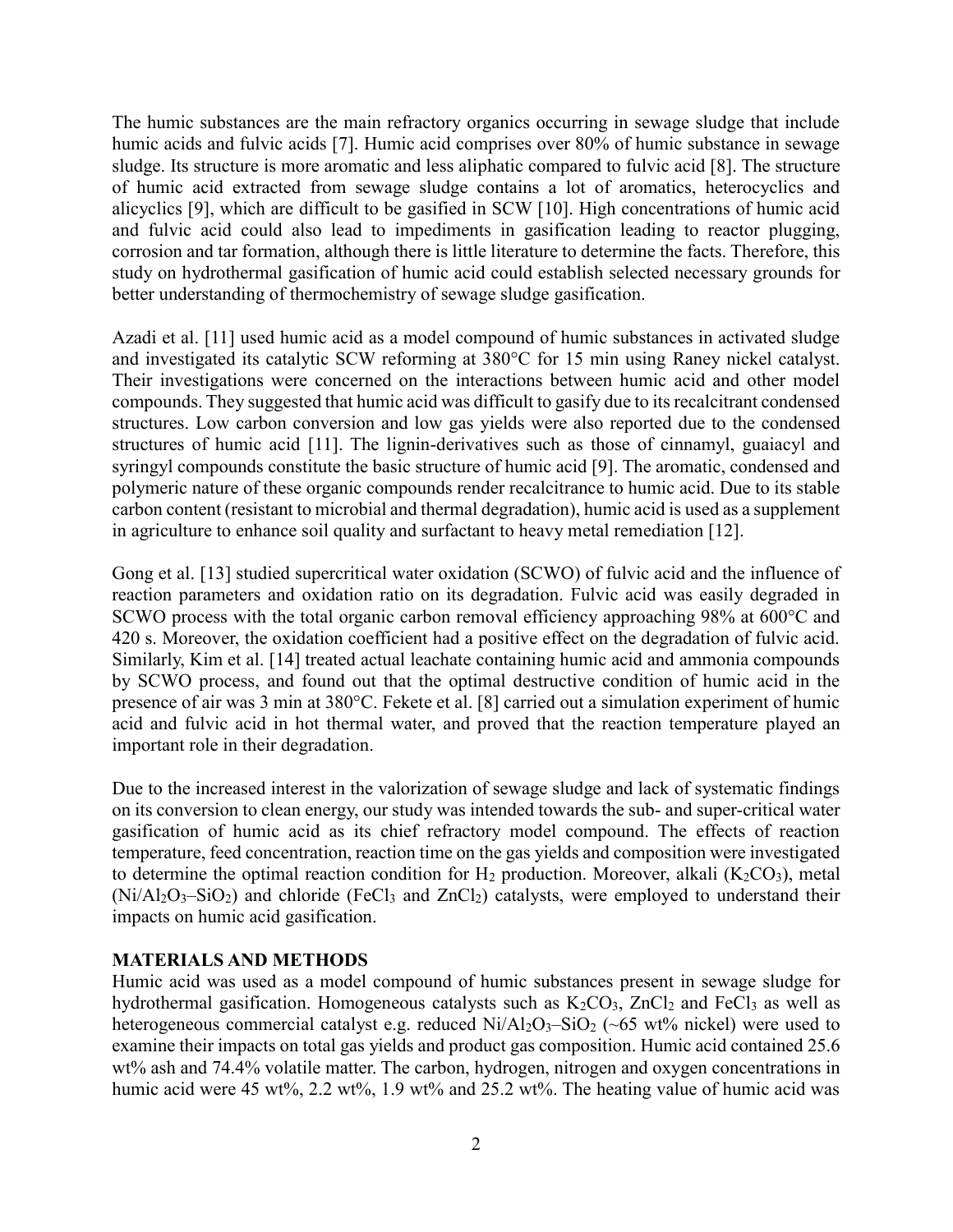#### 14.3 MJ/kg.

The gasification experiments were performed in a stainless steel tubular fixed-bed batch reactor. The schematic of the reactor was present in our previous paper along with the experimental procedures, sample collection and separation [15].

Hydrothermal gasification of humic acid was performed at  $\sim$ 24 MPa to explore the impacts of temperature, feed concentration, reaction time and catalyst concentration. Six different temperatures in the range of subcritical water (325 and 350°C) and supercritical water (375, 400, 500 and 600°C) were studied to determine their impacts on gas yield and composition. The feed concentration was varied from 10 to 25 wt % of humic acid to understand its conversion to gases. In a typical experiment, calculated amount of humic acid (e.g., 1.1 g at 10 wt%) was loaded into the reactor along with 9 mL of distilled water. After identifying the optimal temperature and feed concentration, the effect of different reaction times (30 to 90 min) was studied. The catalyst loading from 5-15 wt% such as  $K_2CO_3$ ,  $ZnCl_2$ ,  $FeCl_3$  and  $Ni/Al_2O_3-SiO_2$  was also examined for a comparative evaluation of catalyst effectiveness at an optimal temperature, feed concentration and reaction time.

# **RESULTS AND DISCUSSION**

The effects of reaction temperature on the gas yield and composition are shown in Fig. 1. The components of the gaseous products of humic acid gasification were mainly  $H_2$  and  $CO_2$  with small amounts of CH4 and C2H6. The levels of CO were found either in traces or negligible amounts. It should be noted that no CO yields in the gas products were detected.



**Figure 1.** Effect of reaction temperature on gas yield and composition

As the temperature increased, humic acid (25 wt% feed concentration) showed an increase in the H<sub>2</sub> yields from 0.02 mol/kg (at 325 °C) to 0.42 mol/kg (at 600 °C). The total gas yields also increased from 0.21 mol/kg to 0.95 mol/kg as the temperature increased from subcritical water (at 325 $^{\circ}$ C) to supercritical water (at 600 $^{\circ}$ C). At the subcritical temperatures (325-350 $^{\circ}$ C), CO<sub>2</sub> was the main component of the gas product, accounting for more than 60% of the total gas yield. At supercritical temperatures (375-600 $^{\circ}$ C), CO<sub>2</sub> yield was compensated by higher H<sub>2</sub> production. At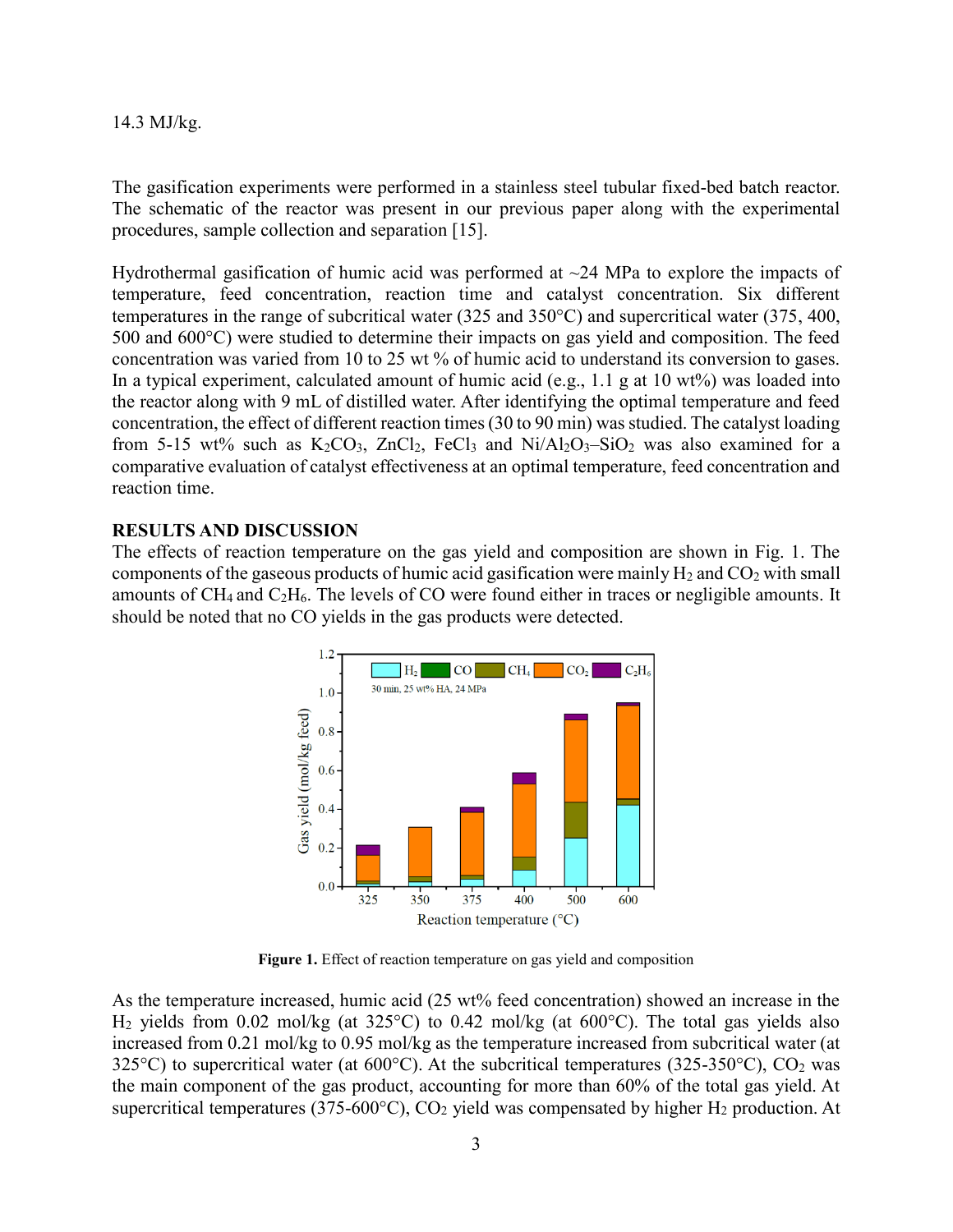600°C, the H<sup>2</sup> yields increased by 26 times while the total gas yields increased by four times. Therefore, higher temperature can lead to producing  $H_2$ -rich syngas with the percentage of  $H_2$ being increased from 7.3% to 44.4%. Higher supercritical water temperatures lead to reforming and water-gas shift reactions resulting in greater yields of  $H_2$  and  $CO_2$  [16].

Higher gasification temperatures result in alterations in the molecular structure of water leading to poor intra- and intermolecular hydrogen-bonding resulting in biomass decomposition [17]. Temperature above the critical point of water  $(\sim]374 \text{ °C})$  results in the decrease of water density impeding the ionic product formation. As the ionic product formation is impacted, the free radical mechanism is favored resulting in higher gas yields [18]. Furthermore, high temperatures favor water-gas shift reaction resulting in higher yields of  $H_2$  and  $CO_2$  [19]. In this study, the CO produced was consumed in water-gas shift reaction to yield  $H_2$  and  $CO_2$ .

After determining that the gasification temperature of  $600^{\circ}$ C is optimal for higher H<sub>2</sub> yields, the effects of different feed concentration ranging from 10 to 25 wt% were investigated for the gasification of humic acid at 600°C and 30 min (Fig. 2).



**Figure 2.** Effect of feed concentration on gas yield and composition

It is well-known that lower feed concentration can lead to higher gas yields due to ionic and free radical mechanisms of SCW [15]. It is noteworthy that the lower feed concentrations of humic acid in our SCWG experiments promoted the total gas yields but they did not improve the H<sup>2</sup> production. The total gas yield increased from 0.95 to 1.35 mol/kg when the feed concentration decreased from 25 to 10 wt% (Fig. 2). However, the  $H_2$  yield reduced from 0.42 to 0.24 mol/kg. While the CO<sub>2</sub> yield increased significantly at lower feed concentration. However, the humic acid concentration of 15 wt% was selected as the optimal feed concentration because of its high H2 content in the total gas product. The  $CO<sub>2</sub>$  yield increase at lower feed concentration is following the thermodynamics of reverse water-gas shift reaction [20]. The decrease in the yields of  $CO<sub>2</sub>$  at higher feed concentration was attributed to the lower occurrence of water-gas shift reaction at higher feed concentrations. The amount of water molecules decreases in biomass slurry with higher feed concentration resulting in lower reaction rates. The yield of CH<sup>4</sup> increased from 0.02 to 0.05 mol/kg with the rise in humic acid concentration. This could be due to the improved methanation reaction where  $CO_2$  reacts with  $H_2$  to generate CH<sub>4</sub> [16]. This supports our findings where CH<sub>4</sub>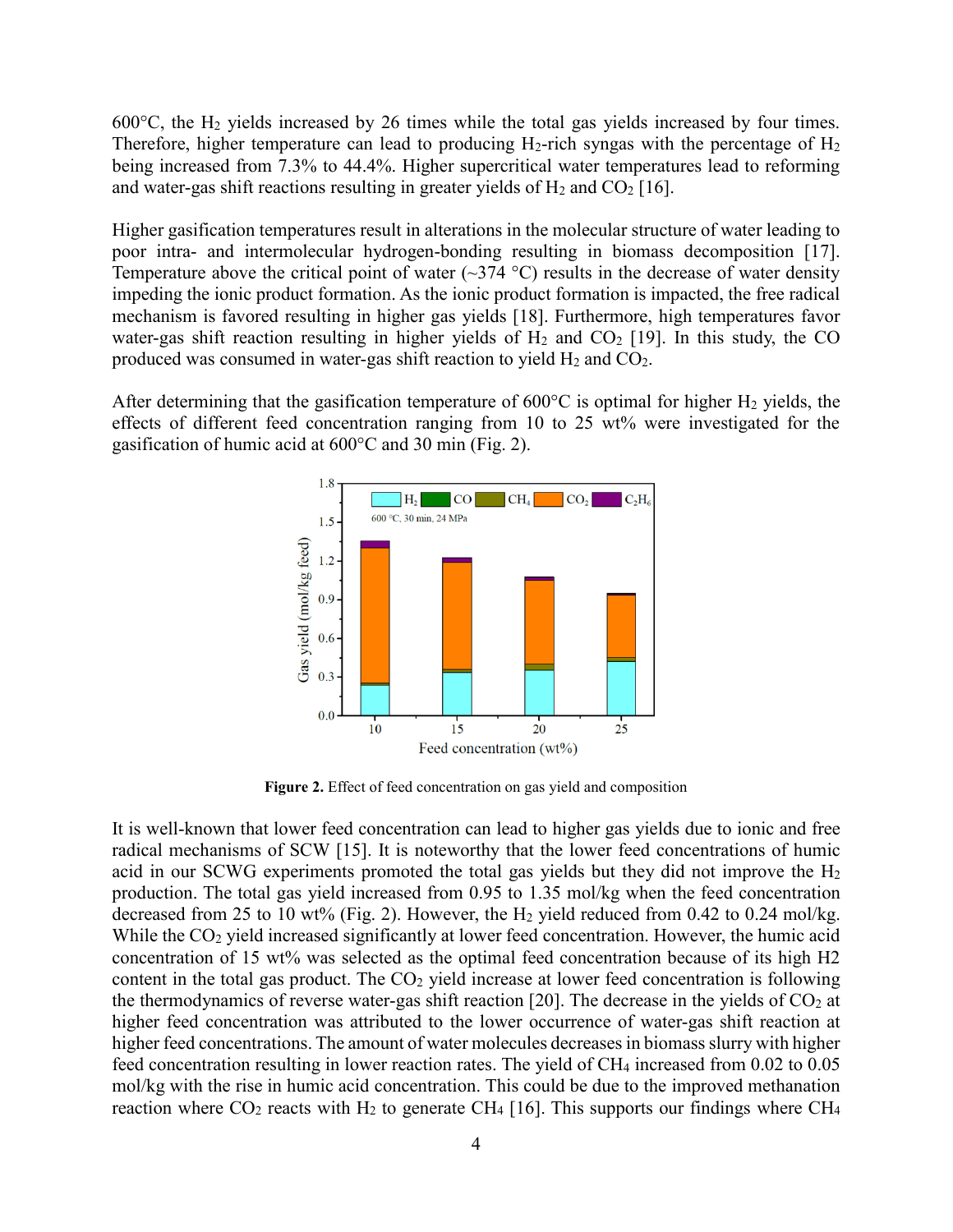increases at higher feed concentration.

The impact of reaction time was further investigated after asserting the optimal temperature and feed concentration at 600°C and 15 wt%, respectively. As shown in Fig. 3, a rise in the total gas yield was observed as the reaction time prolonged. When reaction time increased from 30 to 90 min, the total gas yield increased from 1.23 to 1.71 mol/kg. In the same way, H<sub>2</sub> and CH<sub>4</sub> yields also increased from 0.34 to 0.74 mol/kg and from 0.03 to 0.21 mol/kg, respectively. The  $H_2$ concentration in the gas products increased until the reaction time of 75 min (0.79 mol/kg) after which it decreased at 90 min  $(0.74 \text{ mol/kg})$ . During the entire reaction durations, the CO<sub>2</sub> yield remained almost unchanged (0.66 to 0.83 mol/kg).



**Figure 3.** Effect of residence time on gas yield and composition

Longer reaction time improves  $CO<sub>2</sub>$  and CH<sub>4</sub> yields by promoting thermal cracking reactions at elevated temperatures [21]. Higher CH<sup>4</sup> levels result from secondary methanation reaction at longer reaction times [22]. As the reaction time is increased, the reforming reaction, watergas shift reaction and methanation reactions proceed more efficiently, thus enhancing the gas product yields [15, 16].

The above-mentioned observations indicate that satisfactory yield of  $H_2$  (0.79 mol/kg) was obtained at 600°C using a humic acid concentration of 15 wt% and a reaction time of 75 min at 24 MPa pressure. In order to maximize the  $H_2$  yields, four different catalysts were employed and their effects on the gas yields and composition are shown in Fig. 4. Compared to non-catalytic SCWG (1.59 mol/kg), the addition of  $K_2CO_3$ ,  $Ni/Al_2O_3-SiO_2$  and  $ZnCl_2$  increased the total gas yields up to 1.64, 1.79 and 2.19 mol/kg, respectively. However, the concentration of  $H_2$  in the gas products gradually decreased with their application, and ranged between 0.61 and 0.71 mol/kg. The condensed structure of humic acid and lack of reactive oxygen functional groups lead to lower carbon conversion and less gas yields even at high temperatures.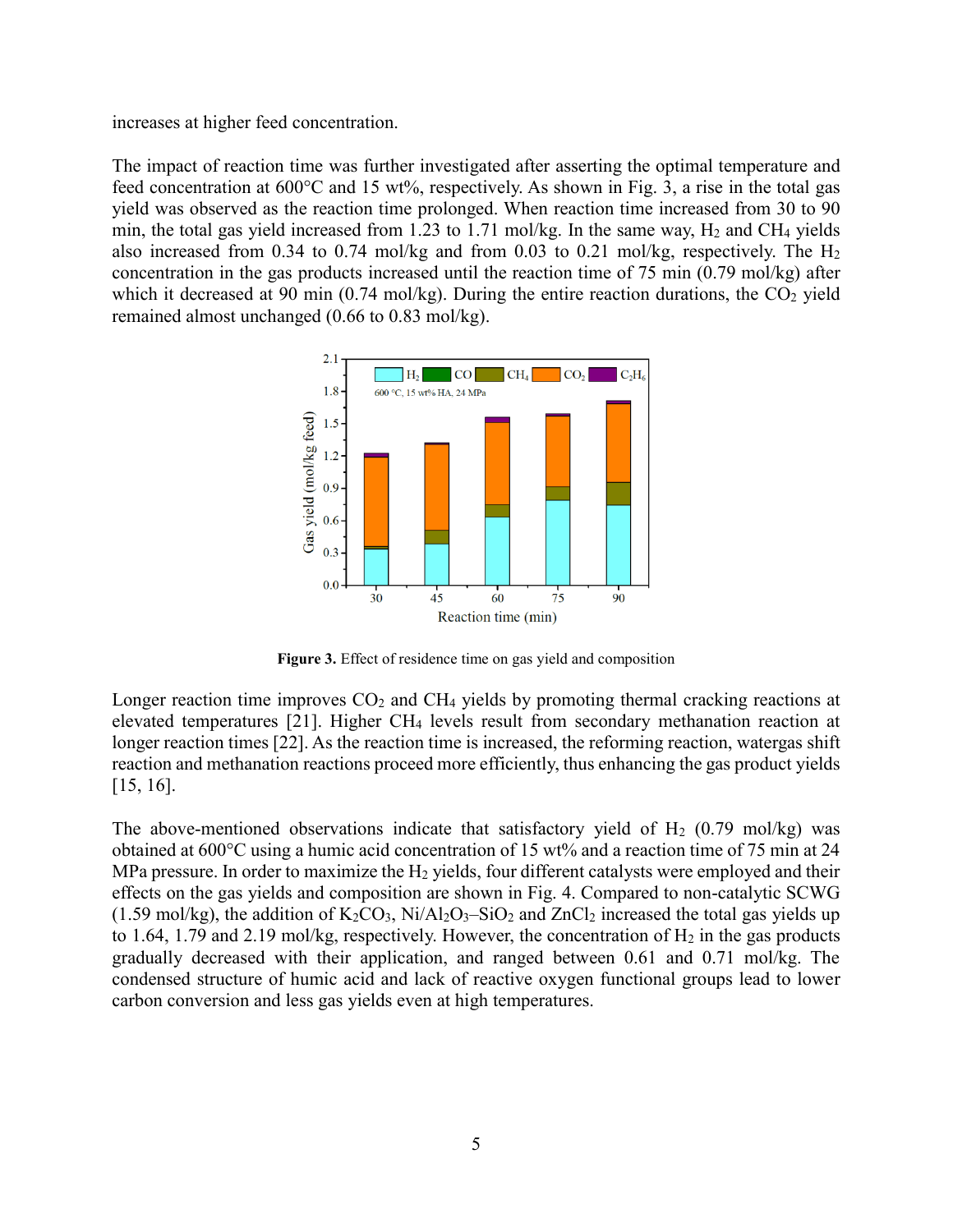

**Figure 4.** Effect of different catalysts on gas yield and composition

Although  $Ni/Al_2O_3-SiO_2$  showed the lowest H<sub>2</sub> yield, it also resulted in the highest CH<sub>4</sub> yield. Extended reaction times along with nickel and ruthenium catalysts favor methanation reaction leading to reduced H<sub>2</sub> yields and increased CH<sub>4</sub> yields [23]. In our study, the addition of FeCl<sub>3</sub> significantly promoted  $H_2$  (1.17 mol/kg) and total gas production (2.91 mol/kg) from humic acid. The catalytic effect of iron-based catalyst is considered similar to commercial alkali catalysts [24]. The addition of 5 wt% FeCl<sub>3</sub> increased the H<sub>2</sub> yield from 0.79 mol/kg (non-catalytic) to 1.17 mol/kg, indicating approximately 48% rise.



**Figure 5.** Effect of catalyst concentration on gas yield and composition

The effects of different  $FeCl<sub>3</sub>$  concentrations on gas yields and composition are shown in Fig. 5. The H<sub>2</sub> yields increased exponentially with rising FeCl<sub>3</sub> concentrations. With FeCl<sub>3</sub> concentration approaching 15 wt%, the  $H_2$  yield increased to 4.09 mol/kg, which is approximately five times higher than non-catalytic SCWG of humic acid. Compared to 5 wt% FeCl<sub>3</sub>, the CO<sub>2</sub> yield was lowered and CH<sub>4</sub> yield was considerably higher at 15 wt% FeCl<sub>3</sub>. This was due to the catalytic hydrogenation of CO<sub>2</sub> to CH<sub>4</sub> via Sabatier reaction, which is also thermodynamically favored at higher temperatures [25].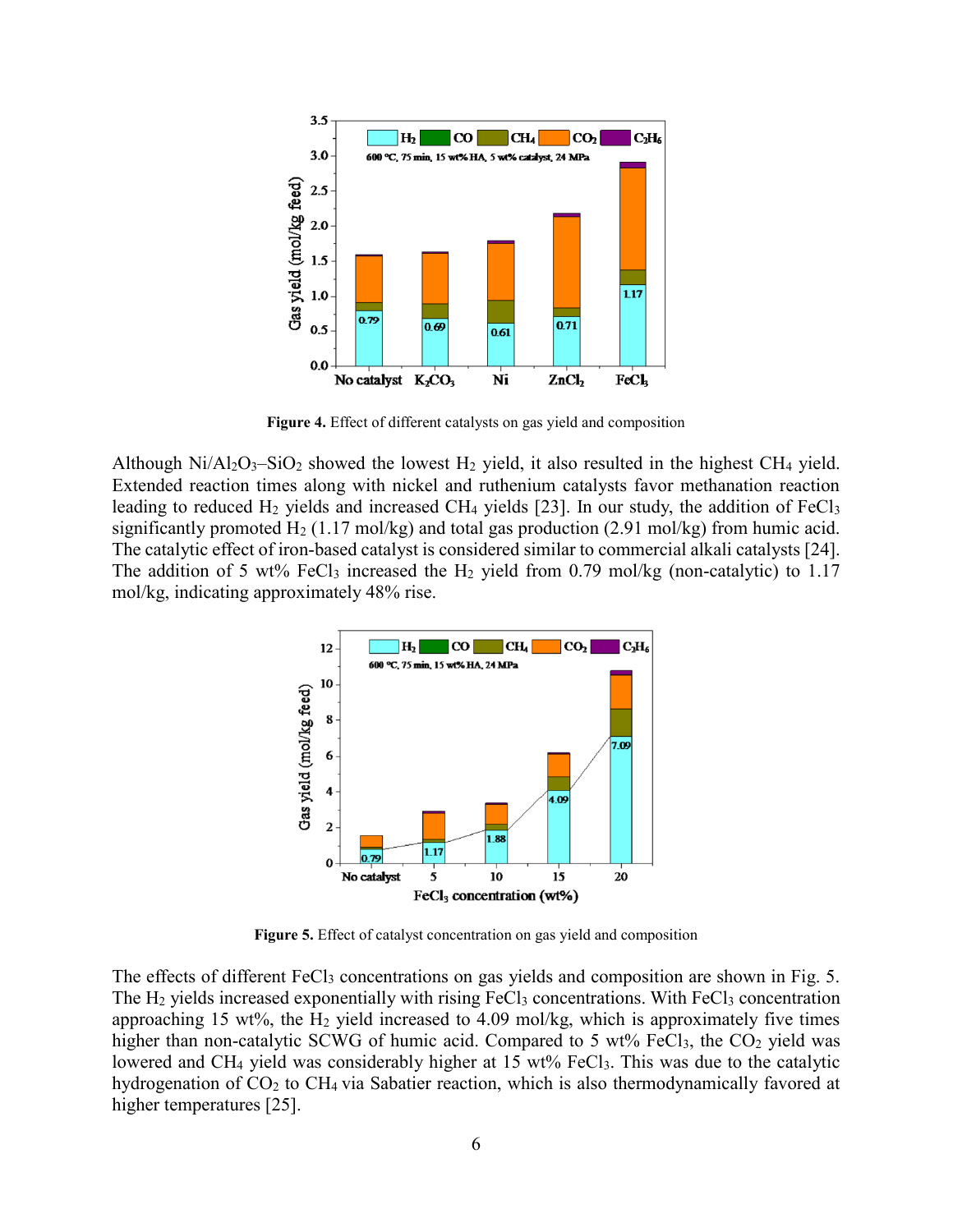# **CONCLUSIONS**

The effects of reaction parameters and catalysts on gas yield and composition from subcritical and supercritical water gasification of humic acid were investigated for the first time. Higher supercritical water temperature (600°C), longer reaction time (75 min) and moderate feed concentration (15 wt%) were optimal for higher  $H_2$  yield of 0.79 mol/kg. The reaction time of 90 min increased the total gas yields (1.71 mol/kg) by supplementing CH<sup>4</sup> yield (0.21 mol/kg) through methanation reaction and reducing  $H_2$  yield (0.74 mol/kg). The application of 5 wt% catalysts including  $Ni/Al_2O_3-SiO_2$ ,  $K_2CO_3$  and  $ZnCl_2$  resulted in higher total gas yields (from 1.64 to 2.19 mol/kg) than non-catalytic SCWG (1.59 mol/kg) but lacked the ability to enhance  $H_2$ concentration. A decrease in  $H_2$  yields (0.61 and 0.71 mol/kg) was observed with these catalysts addition due to the tendency of humic acid to shift the thermochemical mechanisms towards bimolecular condensation reactions leading to char and tar formation. The yields for  $H_2$  and total gases increased exponentially with higher FeCl<sub>3</sub> loading. Maximum  $H_2$  yield (4.09 mol/kg) and total gas yield (6.20 mol/kg) were obtained with 15 wt% of humic acid and 15 wt% FeCl<sub>3</sub> at 600 °C and 75 min.

# **REFERENCES**

[1] ABAKUMOV E. V., CAJTHAML T., BRUS J., FROUZ J., Humus accumulation, humification, and humic acid composition in soils of two post-mining chronosequences after coal mining, Journal of Soils and Sediments, Vol. 13, 2013, p. 491-500.

[2] HE C., CHEN C. L., GIANNIS A., YANG Y. H., WANG J. Y., Hydrothermal gasification of sewage sludge and model compounds for renewable hydrogen production: A review, Renewable and Sustainable Energy Reviews, Vol. 39, 2014, p. 1127-1142.

[3] GUO L. J., JIN, H. LU Y. J. Supercritical water gasification research and development in China, The Journal of Supercritical Fluids, Vol. 96, 2015, p. 144-150.

[4] QIAN L. L., WANG S. Z., XU D. H., GUO Y., TANG X. Y., WANG L. S., Treatment of municipal sewage sludge in supercritical water: A review, Water Research, Vol. 89, 2016, p. 118- 131.

[5] QIAN L. L., WANG S. Z., XU D. H., GUO Y., TANG X. Y., WANG L. F., Treatment of sewage sludge in supercritical water and evaluation of the combined process of supercritical water gasification and oxidation, Bioresource Technology, Vol. 176, 2015, pp. 218-224.

[6] GONG M., ZHU W., XU Z. R., ZHANG H. W., YANG H. P., Influence of sludge properties on the direct gasification of dewatered sewage sludge in supercritical water, Renewable Energy, Vol. 66, 2014, p. 605-611.

[7] RÉVEILLÉ V., MANSUY L., JARDÉ É., GARNIER-SILLAM É., Characterisation of sewage sludge-derived organic matter: lipids and humic acids, Organic Geochemistry, Vol. 34, 2003, p. 615-627.

[8] FEKETE J., SAJGÓ C., KRAMARICS Á., EKE Z., KOVÁCS K., KÁRPÁTI Z., Aquathermolysis of humic and fulvic acids: Simulation of organic matter maturation in hot thermal waters, Organic Geochemistry, Vol. 53, 2012, p. 109-118.

[9] AMIR S., HAFIDI M., LEMEE L., MERLINA G., GUIRESSE M., PINELLI E., ET AL., Structural characterization of humic acids, extracted from sewage sludge during composting, by thermochemolysis–gas chromatography–mass spectrometry, Process Biochemistry, Vol. 41, 2006, pp. 410-422.

[10] GUAN Q., HUANG X., LIU J., GU J., MIAO R., CHEN Q., ET AL., Supercritical water gasification of phenol using a  $Ru/CeO<sub>2</sub>$  catalyst, Chemical Engineering Journal, Vol. 283, 2016, p.